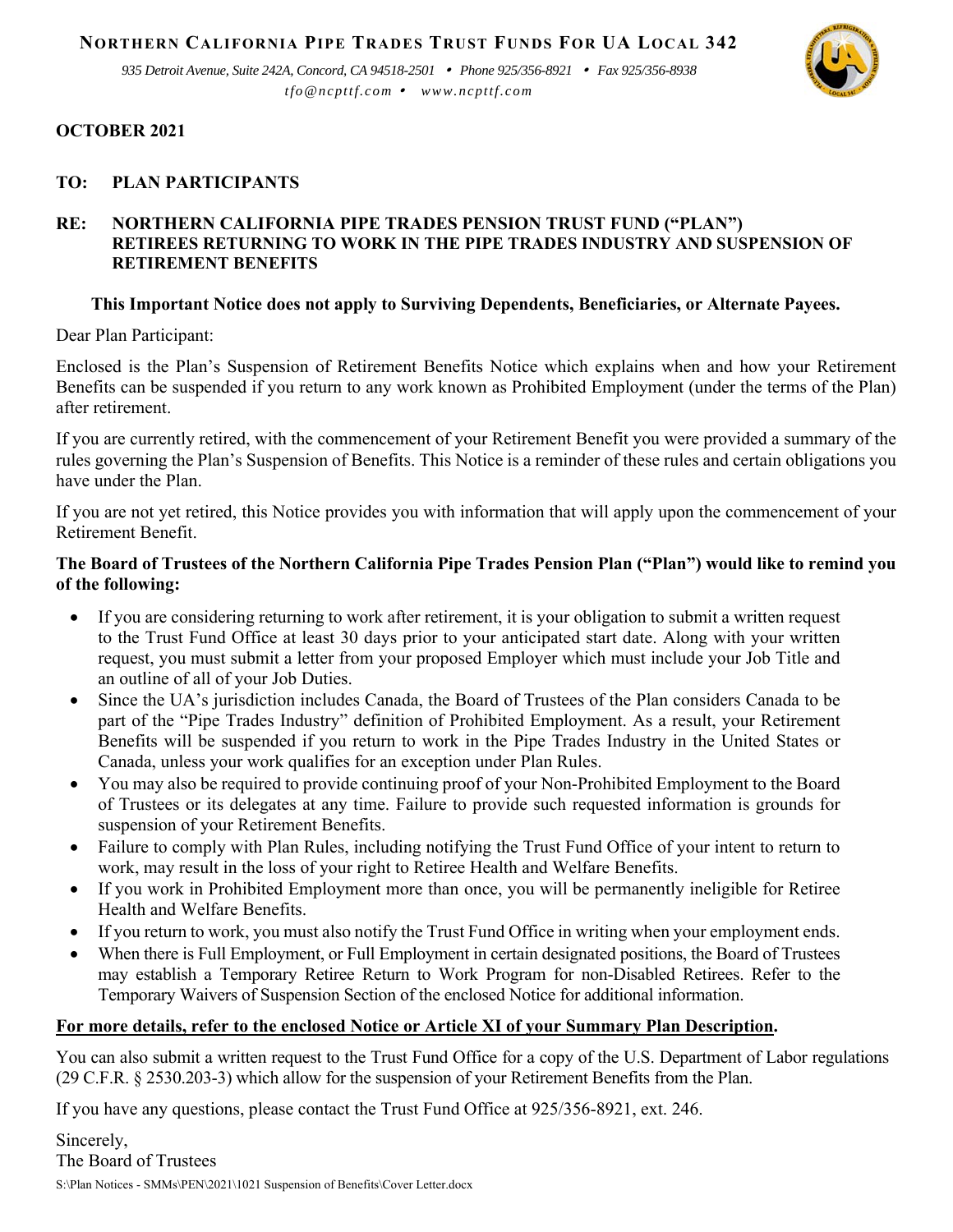**NORTHERN CALIFORNIA PIPE TRADES TRUST FUNDS FOR UA LOCAL 342**

*935 Detroit Avenue, Suite 242A, Concord, CA 94518-2501 Phone 925/356-8921 Fax 925/356-8938 tfo@ncpttf.com www.ncpttf.com*



#### **OCTOBER 2021**

### **TO: PLAN PARTICIPANTS**

## **RE: NORTHERN CALIFORNIA PIPE TRADES PENSION TRUST FUND ("PLAN") RETIREES RETURNING TO WORK IN THE PIPE TRADES INDUSTRY AND SUSPENSION OF RETIREMENT BENEFITS NOTICE**

**This Important Notice does not apply to Surviving Dependents, Beneficiaries, or Alternate Payees.** 

### **SUMMARY OF RULES IF YOU RETURN TO WORK AFTER RETIREMENT**

**All retired Participants are prohibited from working in most positions in the Pipe Trades Industry and must provide written advance notice to the Trust Fund Office ("TFO") prior to commencing any type of work.** 

If a Participant is receiving a monthly Retirement Benefit from the Northern California Pipe Trades Pension Plan and **returns to work in the Pipe Trades Industry in the United States or Canada,** their **Retirement Benefits will be suspended** in accordance with the Plan Document under the rules summarized below.

Retirement Benefits will also be suspended if a Participant continues to work past Normal Retirement Age (Age 65) in the Pipe Trades Industry in the State of California for 40 hours or more per month, subject to some limited exceptions. However, if a Participant returns to work after attaining the Required Minimum Distribution ("RMD") Age, Retirement Benefits will not be suspended as of the first of April following the year RMD Age is attained. Pursuant to the SECURE Act, for those that turn age 70.5 after December 31, 2019, the RMD Age has changed to April 1st of the year following the year that the Participant turns Age 72 (previously the RMD Age was 70.5). If a Participant commences retirement after April 1st of the calendar year following the year in which the Participant attains RMD Age, the Participant's accrued benefit shall be actuarially increased to consider the period after their RMD Age in which the Participant was not receiving any benefits under the Plan, until IRS regulations or guidance says otherwise.

### **WARNING – If a retired Participant under Age 65 returns to work in Prohibited Employment, Retirement Benefits will not be resumed until Normal Retirement Age as defined below.**

### 1. **Prohibited Employment**

### **a. No Industry Work Prior to Age 65**

Participants under age 65 returning to **any** work in the Pipe Trades Industry in the United States or Canada, will have their Retirement Benefits suspended, **unless** the work qualifies under some limited exceptions.

 The term "Pipe Trades Industry" includes all work, public or private, covered, or if not actually covered, of the type covered by any Collective Bargaining Agreement of the UA or any Local Union of the UA, as well as any other type of work performed for any business engaged in the Pipe Trades Industry. The Pipe Trades Industry encompasses plumbing and pipefitting work.

Such work, which is also known as "Prohibited Employment," includes without limitation any of the following:

- 1) Work in employment of the type performed by Participants covered by the Plan, known as "Covered Employment";
- 2) Work which requires directly or indirectly the use of the same skills used by Participants covered by the Plan;
- 3) Work in employment for compensation or wages of any kind or for profit in the Pipe Trades Industry;
- 4) Work for profit as an owner or partner in any business directly or indirectly connected with the Pipe Trades Industry; and/or
- 5) Work where you supervise Participants, except as permitted outside of the Collective Bargaining Agreement, in the same trade or craft or directly or indirectly use the same skills as Participants covered by the Plan.

The minimal exceptions to these restrictions are summarized in Section c. below.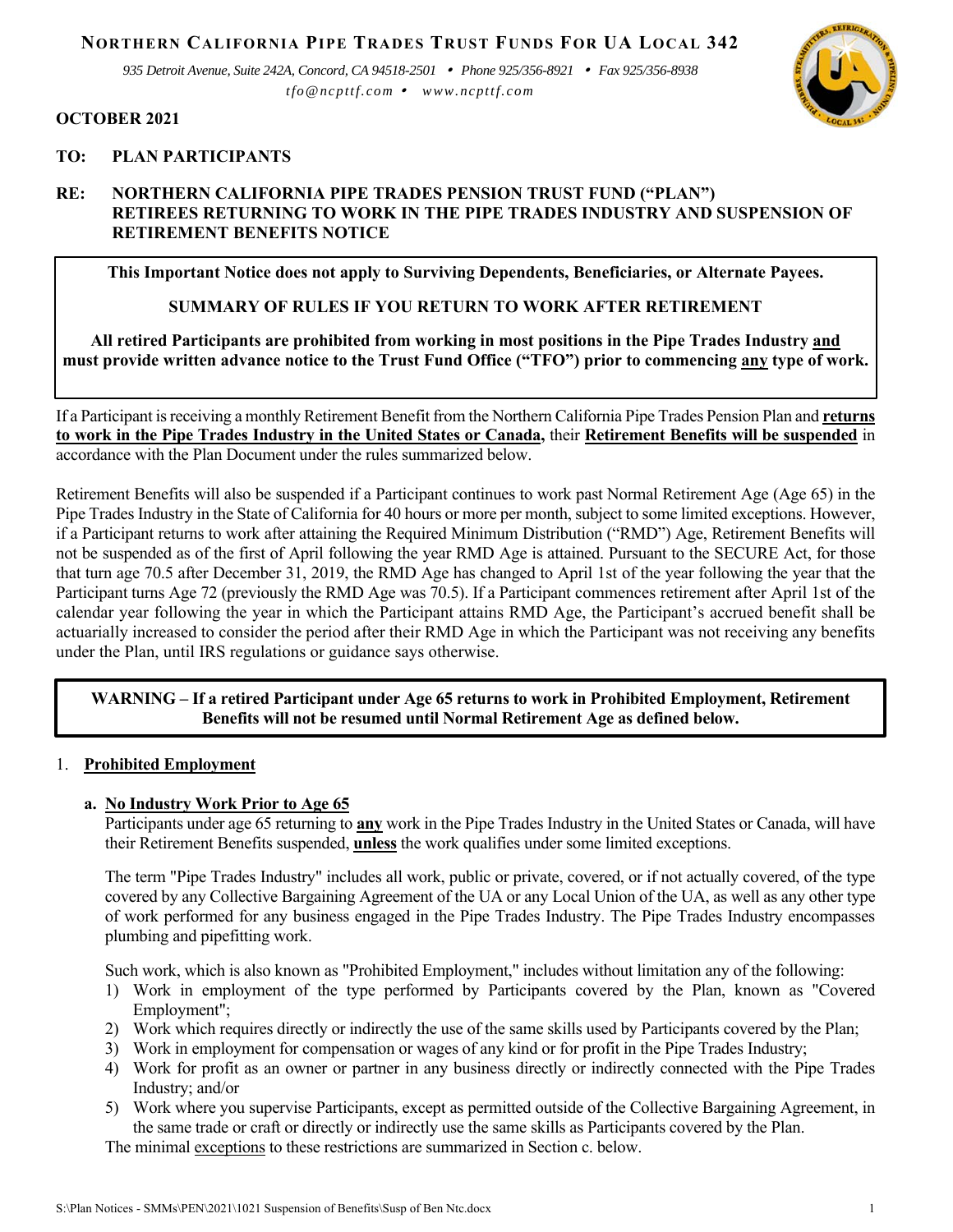**"Prohibited Employment"** is interpreted in the broadest manner. "Hours" includes all hours for which compensation is paid or payable. Prohibited Employment includes work in which a salary is paid (including hourly, daily, weekly, bi-weekly, bi-monthly, monthly, annually, or any other rate), for which one might be considered an "Independent Contractor," work for which one will be entitled to receive deferred Retirement Benefits, or work in which one might be due or actually receive anything of value in exchange for the services rendered.

## **b. Limited Work Allowed After Age 65 (prior to attaining RMD Age)**

*Work In California.* After a Participant's Normal Retirement Date (the first of the month after attainment of Age 65), Retirement Benefits will be suspended if work is performed in the Pipe Trades Industry in the State of California for 40 hours or more per month as follows, subject to some limited exceptions:

- 1) The type of work performed by Participants covered by the Plan; **or**
- 2) Work which requires directly or indirectly the use of the same skills used by Participants covered by the Plan; **or**
- 3) Any supervision of Participants in the same trade or craft, or directly or indirectly using the same skills as Participants covered by the Plan. This includes, without limitation, self-employment, salaried, hourly, and independent contract employment.

*Work Outside California.* Upon the attainment of Age 65, there is no limit on the number of hours a Participant may work outside of the State of California.

# **c. Exceptions to Industry Service Definition (***Refer to Item 2 below – Written Request Required***)**

 The Board of Trustees has total and absolute discretion to determine whether your anticipated or actual employment is Prohibited Employment. The Board of Trustees has delegated these determinations to UA Local 342. **A written request for pre-approval prior to commencing such work is required. Upon review, written notification of the determination will be provided to you.**

Exceptions to Industry Service is defined as:

- 1) Work in the Pipe Trades Industry for the Government of the United States, the State of California, a political subdivision of the State of California, a County, City, or other government agency; **or**
- 2) Work which is not covered by any Collective Bargaining Agreement of the UA or any Local Union of the UA; **or**
- 3) Employment that does not directly or indirectly replace the employment of a bargaining unit Participant; **or**
- 4) Employment that will not impinge upon the jurisdictional claims of UA Local 342.

# **NOTE: Continued Proof May be Requested**

 Initial and continuing qualification of such employment as Non-Prohibited Employment is determined solely by the Board of Trustees or its delegates and continued proof that such employment meets the criteria may be required at any time. Failure to provide requested information regarding your continued employment or any other matter is grounds for suspension of your Retirement Benefits.

# **Presumption Regarding No Disability**

If a Participant who retired on a Disability Retirement should return to work, the Plan will assume the Participant is no longer eligible to receive a Disability Retirement Benefit. However, in rare situations, for good cause, an exception may apply.

## **Temporary Return to Work Program (Full Employment-Disabled Retirees not eligible)**

When there is Full Employment, or Full Employment in certain designated positions and the Board of Trustees establishes a Temporary Retiree Return to Work Program, Retirees who are disabled are **not eligible to return to work, even if the Retiree did not retire under a Disability Retirement. The Board of Trustees has discretion regarding the duration of any Temporary Retiree Return to Work Program for Non-Disabled Retirees.**

## 2. **Written Request for Determination**

Prior to commencing any Work After Retirement, a Participant **must** request a determination from the Board of Trustees on whether such contemplated Work After Retirement will be prohibited under the Plan, by submitting a written request to the TFO. The written request must be submitted with a letter from the Employer outlining the job title and the specific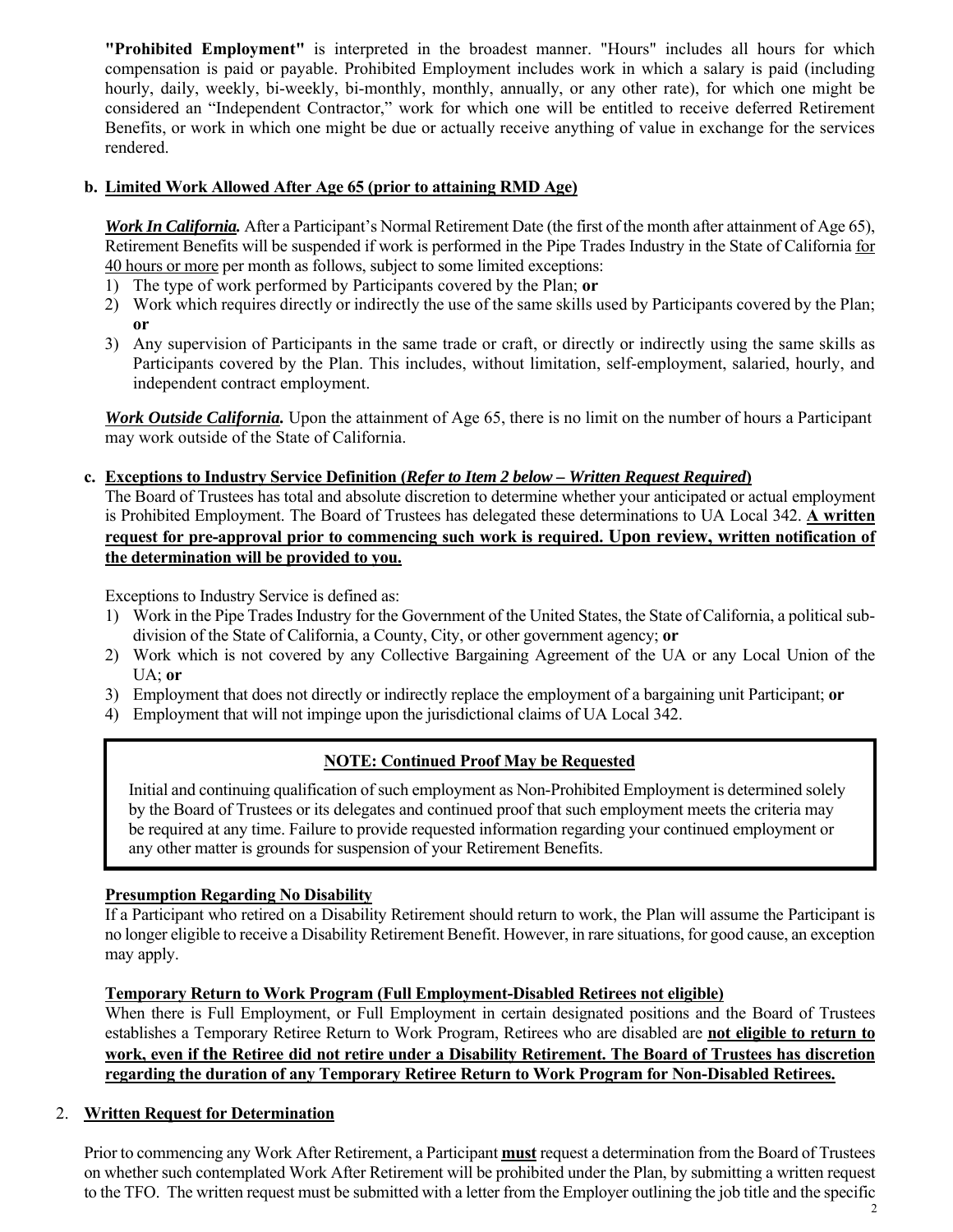job duties. The TFO will notify the Participant with the determination within a reasonable time, not to exceed 90 days, unless the Board has not been provided sufficient information to make such a determination or unless special circumstances exist.

### **Failure to request an advance determination from the Board of Trustees may result in a suspension of Retirement Benefits until such time as a review of the information can be made. It is the Participant's responsibility to allow sufficient time for the Board of Trustees to review a request.**

### 3. **Plan Presumptions Allowed By Department of Labor ("DOL") Regulations**

Failure to report work in the Pipe Trades Industry and if any Plan Representatives learn that a Retiree has performed or is performing such work, the Plan will act on the basis of a **rebuttable presumption** that at least 40 hours per month of work has been performed in Prohibited Employment until notice is given that the Prohibited Employment has ceased.

Furthermore, if any Plan Representative learns that a Retiree has performed or is performing such work at a construction site, the Plan will act on a **rebuttable presumption** that employment at that job site with the same employer for at least as long as that employer has worked at the job site as the time for which the Retiree has violated Plan provisions. However, the Retiree shall have the opportunity to prove that these presumptions are not true by establishing that the work being performed was not or is not an appropriate basis for suspension of Retirement Benefits. The Board of Trustees or its delegate is the only entity that can make this determination.

### 4. **Access to Information**

If requested, the Plan must be provided with access to reasonable information for the purpose of verifying employment, such as time sheets, logs or records, income tax returns (including attachments), W-2 Forms, and any other employment or income-related records. The Plan may also require that the Retiree provide written authorization for the TFO to obtain access to your Social Security records, which will assist the Plan in determining your work history.

Any request from the Plan for information from your employer, contractor, subcontractor, union, government agency, or any other person or entity relating to any Work After Retirement shall be provided timely.

### 5. **Notices/DOL Regulation/Appeal**

If Retirement Benefits are suspended, the Plan will notify the Retiree by First Class Mail during the first calendar month in which payments are suspended. The notice will include the reason for the suspension and a general description of the Plan's Benefit Suspension provisions, including a description of the specific periods of employment and the Plan's Claims and Appeals Procedures. Plan Rules state that **if one is eligible for Retiree Health and Welfare Benefits, and Retirement Benefits are suspended due to Prohibited Employment, Retiree Health and Welfare Benefits will be suspended indefinitely.** 

**In addition, failure to comply with all Plan Rules, including notifying the TFO of employment or obtaining approval from the Board of Trustees prior to commencing any Work After Retirement, may result in the irrevocable loss of your rights to Retiree Health and Welfare Benefits.** 

### **WARNING: Retiree Health and Welfare Benefits If the Retirement Benefit is suspended more than once due to returning to Prohibited Employment, the Retiree will permanently lose rights to Retiree Health and Welfare Benefits. Refer to the Health and Welfare Plan rules.**

The applicable DOL regulation allowing the suspension of Retirement Benefits may be found in the Code of Federal Regulations. A copy of that regulation (29 C.F.R. § 2530.203-3) is available from the TFO upon written request.

Any decision of the Plan to suspend Retirement Benefits is entitled to a review by submitting a written request to the Plan within 60 days of the date of the Suspension Notice. The Plan's Claims and Appeals Procedures apply to a suspension of Retirement Benefits.

If monthly Retirement Benefits have been suspended, the Retiree should notify the Plan when the Prohibited Employment has ended. The Trustees have the right to withhold Benefit payments until such notice is received by the TFO and Plan Representatives determine that the notice is accurate.